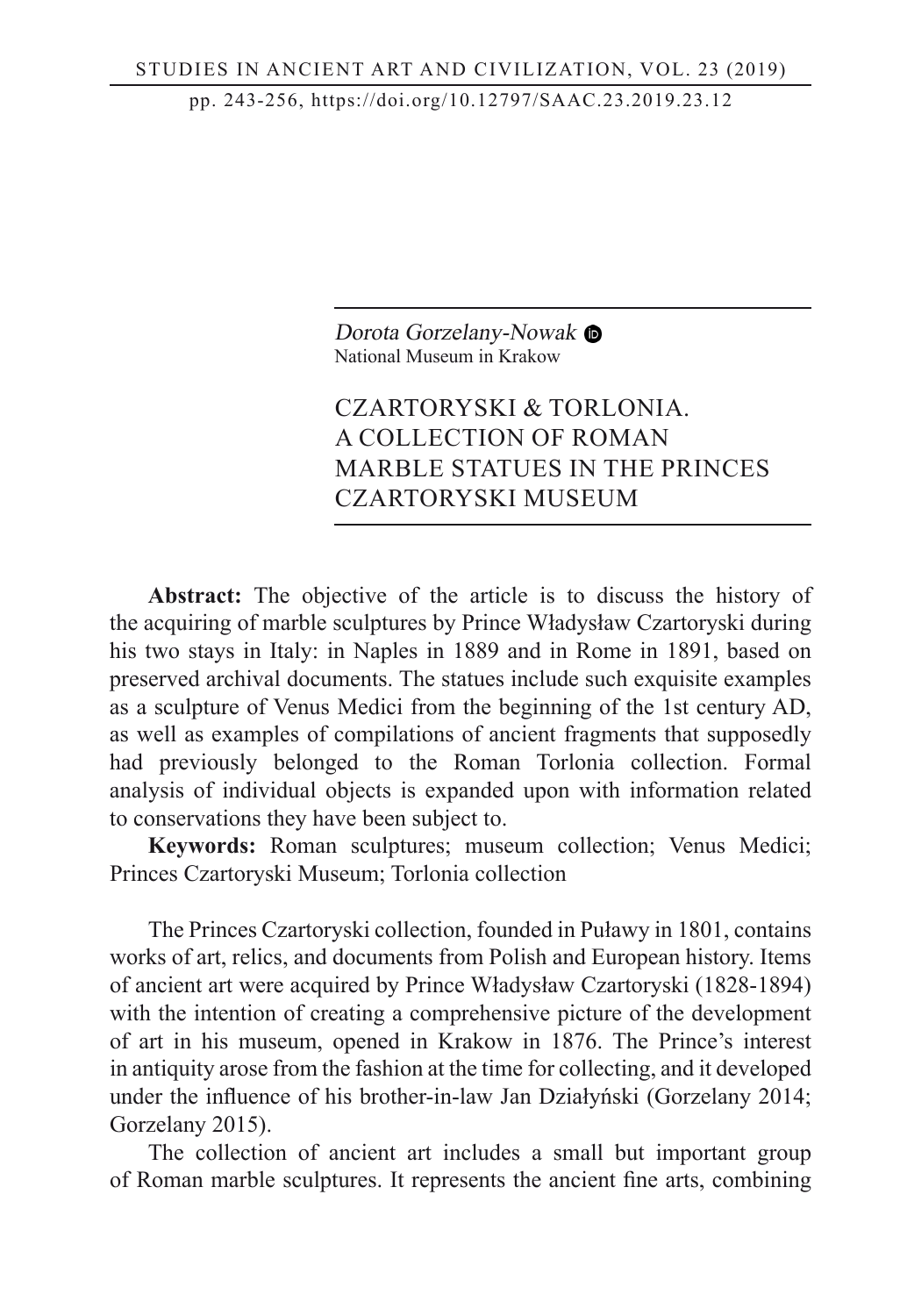Greek patterns with examples of their transformations in the Roman period. These objects were later subject to conservation and restoration works, so their condition at the moment of sale was often different from their original appearance. Below, the author will present a history of a few sculptural transformations of monuments acquired by the prince during two transactions in Naples and Rome.

# **Statue of Venus**

The first sculpture bought by Czartoryski was a slightly oversized statue of a Medici-type Venus that was to be given a prestigious place among the Roman monuments. In 1889, the spedition company Gaetano Questa sent a chest with the sculpture together with a letter to the custodian, Leon Bentkowski, containing technical specifications regarding the way the chest should be opened:

Mr. Mele, the restorer of the National Museum in Naples has ordered us to send a crate with a damaged marble statue to Krakow. Mr. Mele's son is absent, and shall write to Your Grace as soon as he gets back. The crate is well-packed and should be opened gently and carefully so as not to cause any damage: first remove the lid of the crate and then place it vertically to take out the sculpture<sup>1</sup>.

According to the letter, the preparation of the shipment was taken care of by the restorer Giuseppe Mele, an acquaintance of the prince who intermediated in the trade of Greek vases. The seller was a Neapolitan antiquarian, Vincenzo Barone, who took over a thriving business from his father Raffael along with a warehouse in a palazzo in Strada Trinità Maggiore 6 (Iasiello 2017, 32, 298-300). The price also included the repair of the statue, broken at the height of the knees: adding the missing right calf<sup>2</sup> in Carrara marble by the d'Orsi sculptors (probably Achille d'Orsi working in Naples), and joining the upper part of the sculpture with the base. It is not known if the statue had been posted from Naples in one piece, as the certification of the parcel's arrival addressed to the late Bentkowski was received in December by Bolesław Biskupski, who after a few days wrote to the prince in a letter: 'The Statue

<sup>&</sup>lt;sup>1</sup> Princes Czartoryski Library, Inv. 7287: Gaetano Questa & C. Spedizione Napoli to Leon Bentkowski, 22.10.1889

<sup>&</sup>lt;sup>2</sup> A piece of marble is fixed with steel bolts and poured with lead through two channels above the right knee and by the foot. Probably, the fragment of stone below the left knee broke off when the bottom opening of a socket was being forged off. Due to slanting jointing, the weight of the top part of the statue made it slump at the crack by 6mm.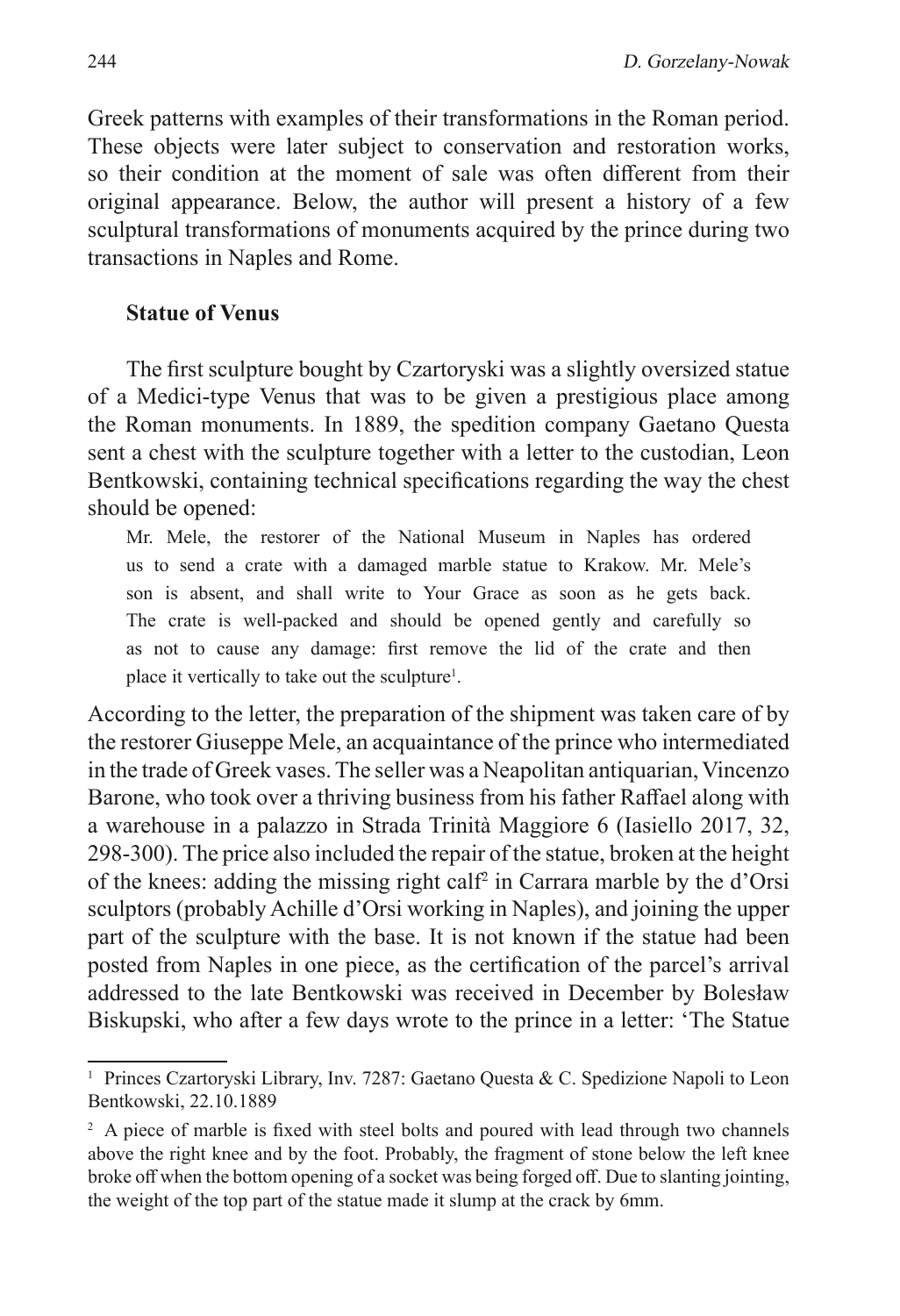from Naples came with broken legs. I do not know if it had been like that or if it was damaged on the way, but I saw it like that when the lid was opened in my presence for customs control'<sup>3</sup> .

The statue of Venus<sup>4</sup> from the beginning of the 1st century AD (Felletti Maj 1951, 63 no. 14; Mikocki 1994, no. 66; Gorzelany 2014, 255; Pl. 1: 1), left in the chest and most probably placed on the ground floor of the Monastery (one of the museum buildings), will again be spoken of in the correspondence of March the following year. Professor Marian Sokołowski, the Director of the Museum, asked the prince about the place of origin of a few objects, including the

Marble Venus […] as Your Grace has seen, is much damaged. Especially the missing fragment of the broken leg is visible. It would be good to put it up and join the fragments appropriately. […] It comes to my mind that the missing broken fragment may still be there at the antiquarian's Your Grace has bought it from. Would Your Grace care to write to him? If it shall be impossible, […] then we will have to look for a skilled sculptor and ask him to make this piece from plaster. There is only one here, Grejski (?), who could do it properly. I will go to him. It is, however, not restoration which I am against, but a necessary completion to erect the statue<sup>5</sup>.

 The letter includes a proposal that was fulfilled in 1892, right before finishing the room designed to exhibit the sculptures.

'[…] Ancient marbles are being raised, which entails a lot of trouble and effort with such heavy weights, but I hope that this room will look especially nice. Venus will fit in a niche, the pedestals are ready, the most difficult thing is now to join and support the broken fragments […]. The broken fragment of Venus' knee that I had been so worried about was found at the bottom of the chest and with the use of plaster it will complement the figure'6 .

The mentioned missing element is the size of a hand and was broken off below the left knee, near the assembly socket of the calf. Surely it was not the last time this element came loose, as it was later joined again with the use of shellac.

<sup>3</sup> Princes Czartoryski Library, Inv. 7314: letter from Bolesław Biskupski to Władysław Czartoryski in Luxor dated 12.01.1890.

<sup>4</sup> National Museum in Krakow, Princes Czartoryski Museum Inv. MNK XI-1156; H. 168cm.

<sup>5</sup> Princes Czartoryski Library, Inv. 7314: letter from Marian Sokołowski to Władysław Czartoryski dated 12.03.1891.

<sup>6</sup> Princes Czartoryski Library, Inv. 7314: note made by Marian Sokołowski on the letter of Bolesław Biskupski dated 3.02.1892.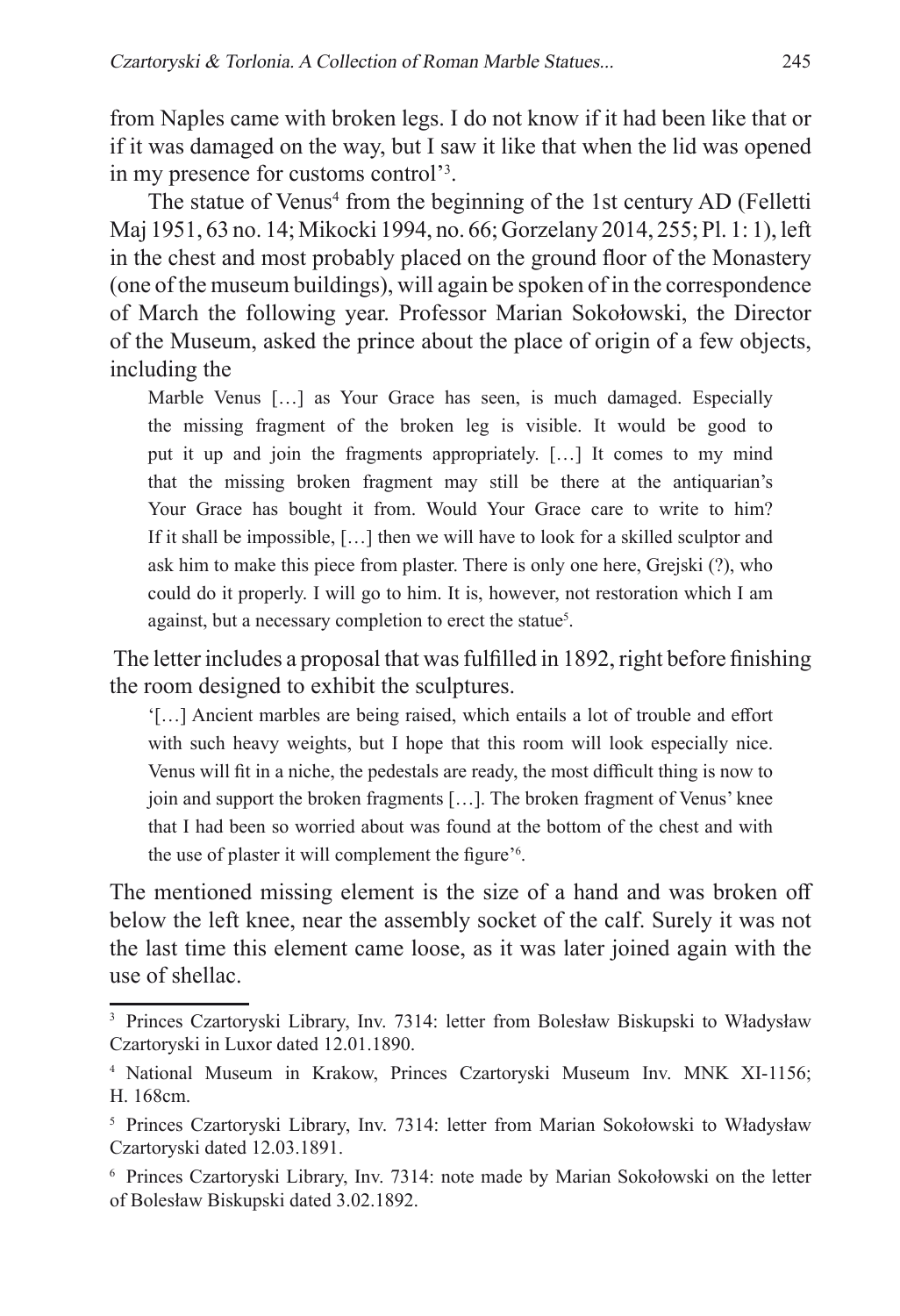Conservation works of the statue were performed at the turn of February and March, when Biskupski wrote to the prince: 'The room with marbles is arranged. All the marbles are equipped with wooden pedestals painted a stony colour. At last Venus left its bed and stood up in all its splendour. Unfortunately, without her head, she cannot hear the experts' praise'7 . It should be noted that the knee fragment was not the only one left unspoken of in the letters. There must also have been a fragment of the left hand, without fingers, that could not have been joined with the statue due to the lack of the forearm.

Another examination of the Venus sculpture took place in 1954. The restorer Rudolf Kozłowski took radiographic photographs that showed the method of assembly inside the legs. Samples taken from the pouring channel of the left leg confirmed the good condition of the jointing, but the general assessment of the statue's stability – made a year later – was unfavorable. The statue was placed on a mobile scaffolding in a storeroom until the subsequent conservation works, which were not undertaken until 1984, as part of Donat Grzechowiak's diploma thesis under the supervision of Ireneusz Płuska at the Academy of Fine Arts in Krakow. During the conservation, previous reconstruction of the legs was disassembled in order to replace the steel bolts with brass ones and reinforce the joints (Pl. 1: 2). The statue was also cleansed of the brown calcite deposit covering its back. The scope of layers indicated that prior to being found, the statue lay on its back partially depressed in the ground, which led to the formation of calcite infiltration on the surface of the dolomite marble. Simultaneously, the top part of the body and the base were eroded by precipitation. These works, performed a century after the statue had been purchased, allowed for restoring the original colour of the marble and adapting the sculpture for exhibition purposes. Being one of a number of copies of the Medici-type Venus, which together with the statues of the Capitoline Venus were often bought for aristocratic collections in the 18th and 19th centuries (Havelock 1995, 76-80), it was an important element of Czartoryski's collection, demonstrating his pursuit and acquisition of objects popular among collectors.

Apart from the statue of Venus, the room with marbles also contained sculptures that were said to have come from Ostia and which were bought by Czartoryski, probably from the collection of Alessandro Torlonia (Gorzelany 2014, 256). In April 1891, Prince Władysław Czartoryski was staying in Rome. His springtime travels through Italy were a continuation

<sup>7</sup> Princes Czartoryski Library, Inv. 7314: letter from Bolesław Biskupski to Władysław Czartoryski dated 4.03.1892.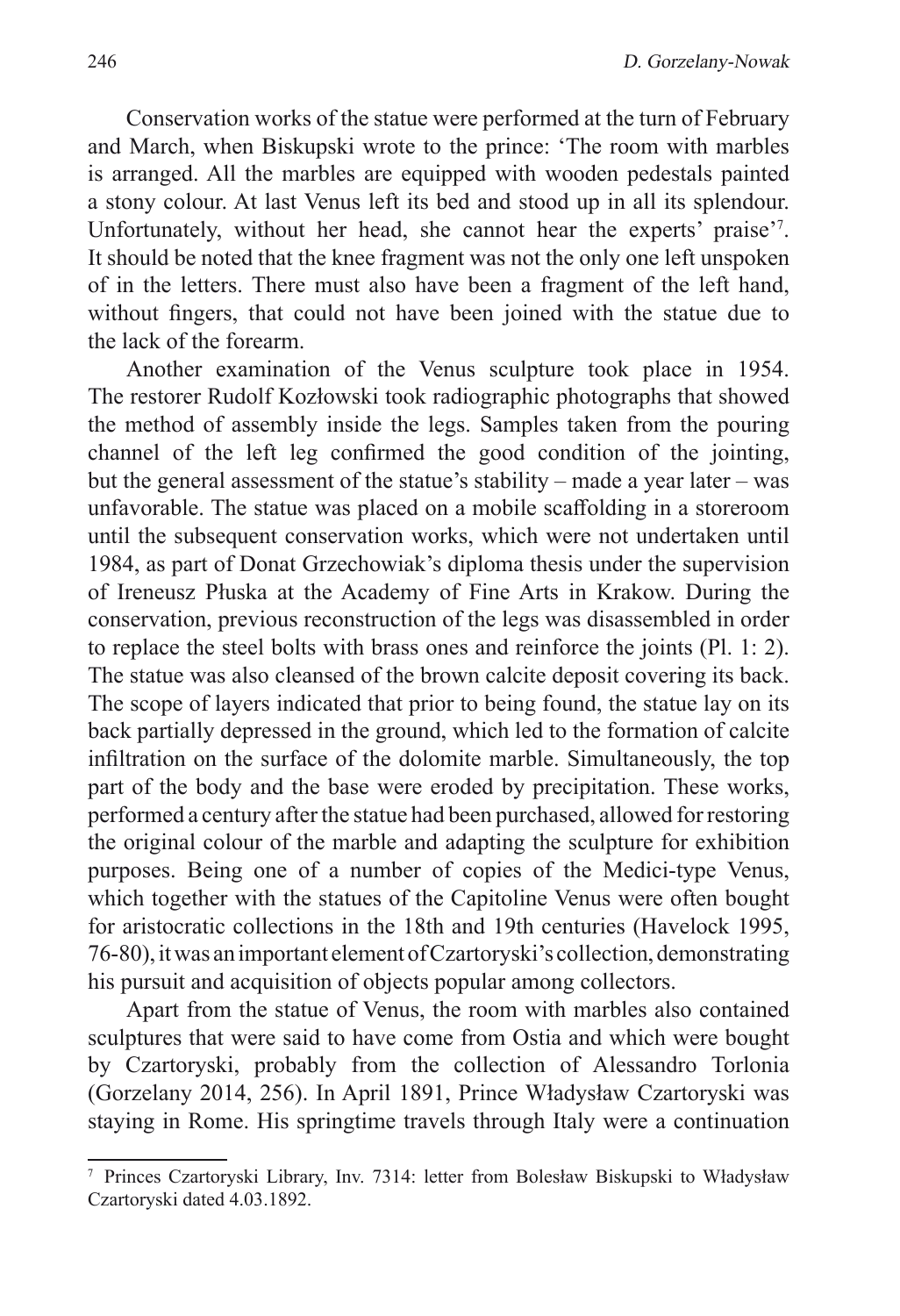of his winter stay in Egypt. Italian cities such as Florence, Rome and Naples, offered up the atmosphere of old towns replete with monuments, and gave him the opportunity to acquire objects for the Krakow museum. In a letter to his sister Izabela Czartoryska-Działyńska, he wrote: 'My Dear Izetka, someone should keep an eye on me. I keep doing silly things. I have bought wonderful things, you will see. Those antiquities are always so friendly, not like the living [...] now there is a mass of beautiful things to buy. Everybody is poverty-stricken and sells for nothing'8 . Czartoryski sent this letter right after closing a purchase of several sculptures and reliefs from Ostia, bought from the Torlonia collection, as the Prince wrote in a letter to Biskupski<sup>9</sup>. The bill includes 'Marmi comprati dal Signor Capponi 11 aprile 1891 Roma' [Marbles bought from Mr Capponi 11 April, 1891 Rome] according to the list (the spelling is original):

| 6 teste tonde medaglioni     | 150.00  |
|------------------------------|---------|
| 2 candelieri o pilatri       | 200.00  |
| 1 testa antica gialla        | 40.00   |
| 1 gran torso                 | 70.00   |
| 1 torso feminile pannegiato  | 60.00   |
| 1 torso maschile con base    | 100.00  |
| 2 teste termi                | 200.00  |
| 1 statua in pezzi            | 100.00  |
| statua di donna infatta      | 920.00  |
| grandezza naturale dormiendo | 1180.00 |

The shipment was taken care of by the antiquarians Achille Capponi and C. Stein of Maison d'expedition at 42 via delle Morcede in Rome, which Czartoryski writes of a few days later: 'I have sent 9 crates from Rome; 8 contain ancient marbles. The crates were sent from Rome to Trieste. 8 crates with Roman marbles: complete Ariadne, not missing anything, lying, asleep, of natural size, 3 bodies (torsos) 2 naked males, 1 female, in a tunic, with a base (nice) 2 male heads on pillars (termi), one yellow without a pillar'<sup>10</sup>.

A group of sculptures entered in the inventory of ancient monuments of the Museum comprises seven objects. All but one of them are examples of

<sup>8</sup> Princes Czartoryski Library, Inv. 7411II: letter from Władysław Czartoryski to Izabela Działyńska, Rome 15.04.1891.

<sup>9</sup> *Ibidem:* letter from Władysław Czartoryski to Bolesław Biskupski, Rome 16.04.1891.

<sup>&</sup>lt;sup>10</sup> Princes Czartoryski Library, Inv. 12534: letter from Czartoryski to Biskupski, Cannes 24.04.1891.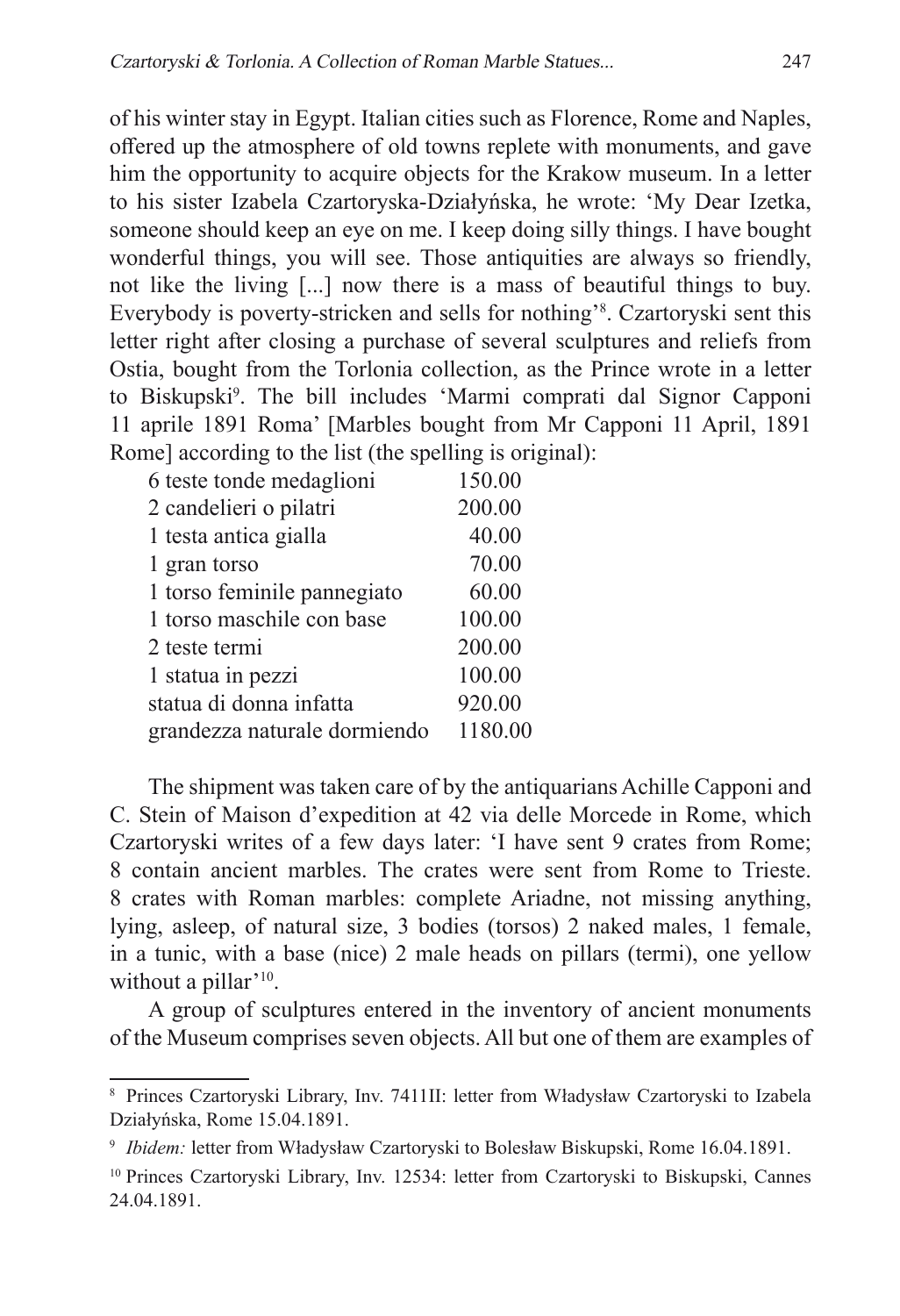quite informal compositions aimed at creating objects suitable for aristocratic interiors.

## '*Torso feminile pannegiato'*

 $- A$  torso of a woman<sup>11</sup> wearing a chiton and himation dating back to the 2nd/3rd century (Mikocki 1994, no. 89; Pl. 2: 1) was again placed on an Ionic capital. The original statue referred to a monumental Greek sculpture ascribed to Kresilas or Polykleitos, representing Athena with the moniker *Eirene*: the goddess was resting her raised right arm on an upturned spear, and she was looking at Nike flying down to rest on her outstretched left arm. The founding of this statue at the Agora of Athens was related to the desire for peace that was growing among the Athenian society during the Peloponnesian War, and it directly followed the peace treaty signed between Nicias and Sparta in 421 BC. During the Roman period, the sculpture became a model for the representations of other goddesses (e.g. Cerera), as well as portrait statues. It is also present on brass Attic coins from the period of the Reign of Hadrian of the Nerva-Antonine Dynasty (Weber 2015).

# '*Gran torso'*

 $-$  Another compilation is a torso<sup>12</sup> with a paludamentum on the left arm from the turn of the 1st and 2nd centuries (Mikocki 1994, no. 80; Pl. 2: 2) mounted on the base of an Ionic column. It represents a heroic portrait of a Roman as a military leader. Finger marks on the torso: an outstretched thumb and a bent index finger hidden under the cloak, with the remaining fingers straight, indicate that originally the left hand was resting on the hip. The torso was made according to Greek tradition and it refers to a votive statue of the Italian negotiator Caius Ofellius Ferus in the Agora of the Italians in Delos dating back to the late 2nd century BC, made in a prominent Attic workshop of a family of sculptors operating since the end of the 3rd century BC (Zanker 1983, 252-257; Hallett 2005, 103f.). These sculptors also executed orders in Rome. Greek composition patterns adopted during the Republic period were continued in honorary sculptures and heroic statues of emperors and junior commanders (Wegner *et al.* 1966, Pl. 23a; Hallett 2005, 108-115, 172-183, 190-193). The nudity

<sup>&</sup>lt;sup>11</sup> National Museum in Krakow, Princes Czartoryski Museum Inv. MNK XI-1161; H. 51cm.

<sup>12</sup> National Museum in Krakow, Princes Czartoryski Museum Inv. MNK XI-1159; H. 91cm.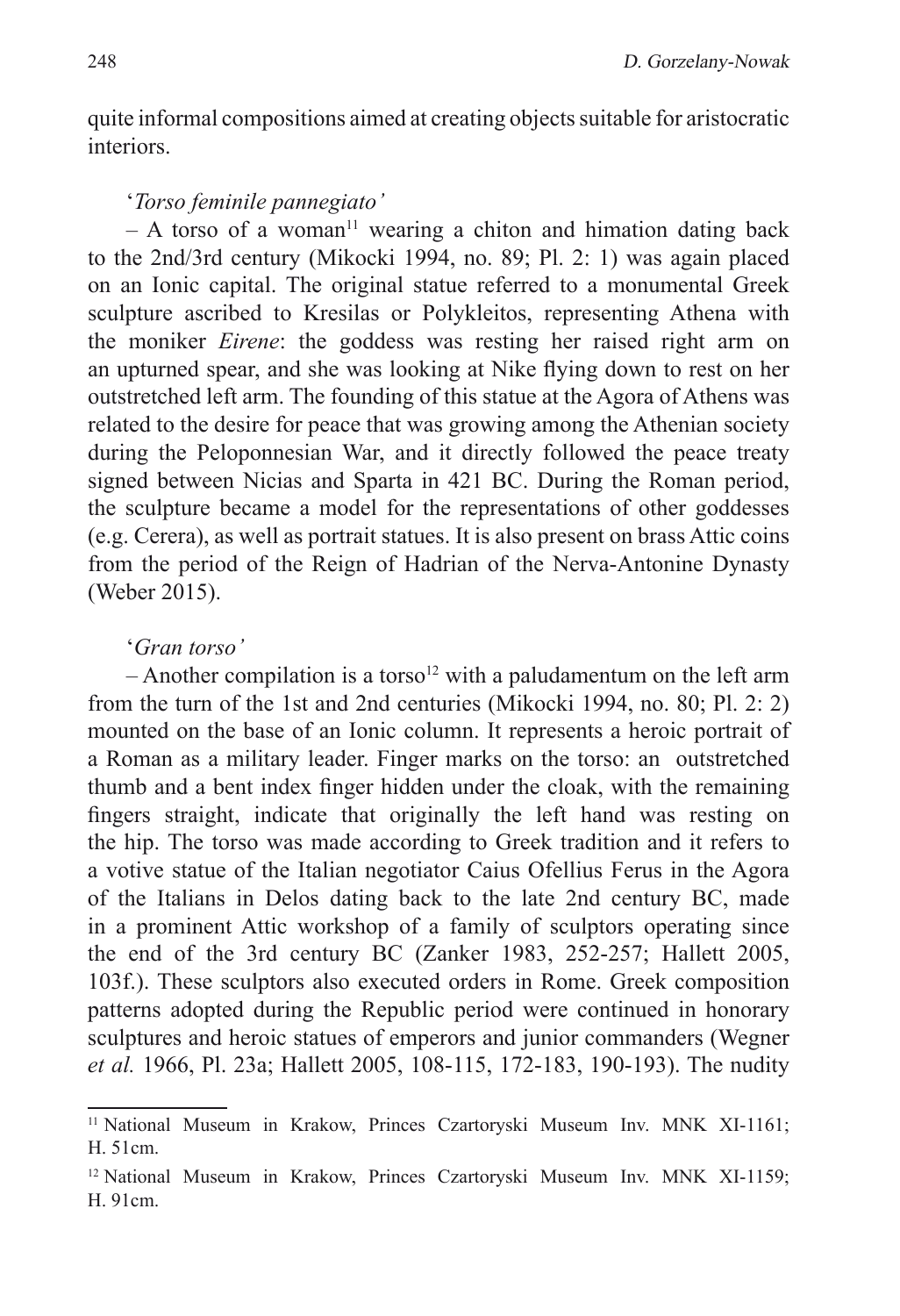of the portrayed figure (the cloak covers only one shoulder) was not characteristic of Roman statues, instead deriving from Greek tradition and the canon of heroic representations of Romans that originated in the eastern regions. Romans living in Greek cities adopted and continued local patterns, defining the form of sculptures of Hellenistic rulers. The heroic aspects of nudity suggest great deeds of the person portrayed, matching those of mythological or god-like figures, creating a desired illusion of their effigy. Symbolically, the portrayed person acquired desired features such as youthful vigor, bravery, strength, and charisma.

#### '*Torso maschile con base'*

– In the 18th century, a smaller male torso<sup>13</sup> in a chlamys dating back to the beginning of the 1st century (Mikocki 1994, no. 79; Pl. 2: 3) was placed on an upturned stele with an inscription facing downwards, with three sides resculptured into garland motifs supported by putti, whereas on the fourth one, corresponding to the back of the stele in its new function as a base, there is an original representation of a jar. The inscription on the stele dating back to the 1st century reads: *D M ACILIAE APOLLONIAE L LORENIUS ARTEMA CONIVGI CARISSIMAE* –'To Manes Gods. To Acilia Apolonia my dearest wife [by] Lucius Lorenius Artema' (CIL VI 10513; Fabretti 1699, 629 no. 249; Sadurska 1990, no. 10). Both elements of the compilation – the stele and torso – were separated during conservation work performed by Małgorzata Zagórska at the Academy of Fine Arts in Krakow in 1992. The torso belongs to a rare type of representation of mythological figures, gods, and heroes. From the perspective of form and style, as a reinterpretation of a pattern, it is quite loosely related to Greek patterns showing figures of men with a cloak draped over one shoulder, which due to lack of attributes can be placed within a mythological context. The preserved fragments of sculptures showing a similar pose can be identified thanks to their attributes as Poseidon in a sculpture at Museo delle Terme in Rome (Oehler 1961, Fig. 82-83, 84-85) or as Zeus in a sculpture at Museo Archeologico Nazionale (Oehler 1961, Fig. 84-85; Klöcker 1997, 188-190). The pattern for all these three statues is a sculpture from the 5th century BC (Kansteiner 2017, 46).

### '*Statua in pezzi*'

– A fuller reconstruction was performed on a statue of a young

<sup>&</sup>lt;sup>13</sup> National Museum in Krakow, Princes Czartoryski Museum Inv. MNK XI-1162; H. 59cm.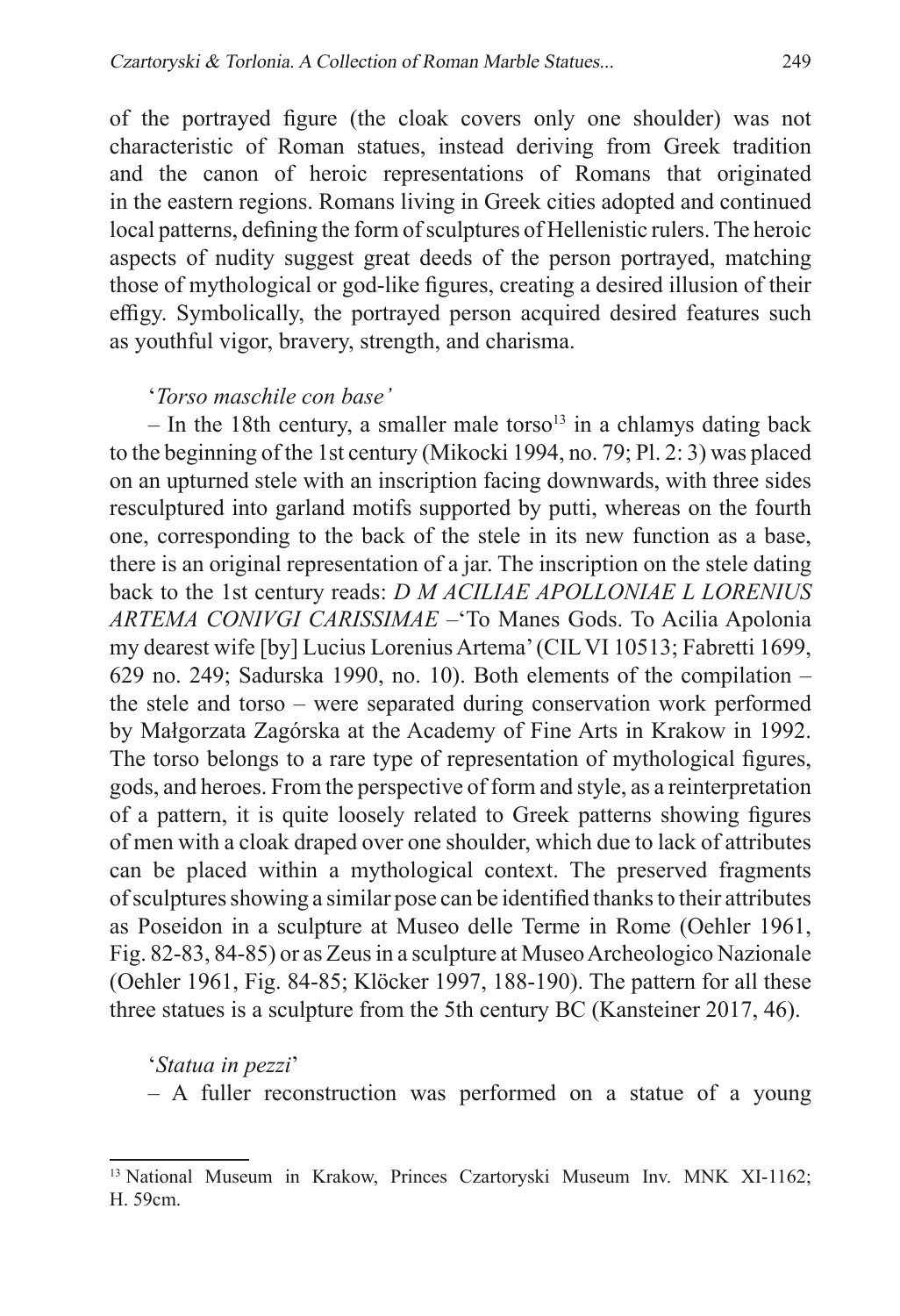man in a chlamys<sup>14</sup> from the period of the Nerva-Antonine Dynasty (Mikocki 1994 no. 78; Pl. 2: 4), to which an ephebos' head and a few missing elements were added and then the whole statue was placed on a modern base. The man's proportions and body pose indicate modelling on sculptures from the Hellenistic period. This work is eclectic and it was most probably inspired by statues showing Hermes: a similar sculpture, Hermes of Troezen, kept at the National Archaeological Museum in Athens (Kaltsas 2002, 116 no. 209), is a 2nd-century AD copy of a statue made by Naukydes (late 5th century BC). A similar example of a sculpture modelled on Naukydes' statue, made in the second half of the 1st century AD, can be found in the collection of Palazzo Lancellotti (Barbanera and Freccero 2008, 175). The head added to the statue purchased by Czartoryski was made from Parian marble of a yellowish colour. Complements sculpted in Carrara marble with a white shade are an aggressive and unsightly addition in the area of the nose and the lower part of the face. Even though the head is said to date back to the 4th century BC (Bieńkowski 1919, 250-251), the way in which the wavy locks of hair are developed and carefully arranged around the face recalls the works of master Naukydes, Polykleitos, and it corresponds to an adolescent head dating back to the 1st century, kept at Liebieghaus in Frankfurt (Bol 1981, 130), and a head of Hermes Ludovisi from the collection of Colonna (Carinci 1990, 210ff. no. 114). The sculpture should be treated as a copy of a Greek pattern from the middle of the 5th century BC, made in the early period of the Roman Empire. Due to aesthetic reasons, during conservation works of the statue in 1989 as part of the diploma work of Wojciech Kurdziel at the Academy of Fine Arts in Krakow, individual elements of the statue were separated, so now the head and the torso are exhibited separately.

In the same shipment from Rome, there were also two, quite complete herms<sup>15</sup> with modern bases and the heads of centaurs, one young and the other old (Mikocki 1999, no. 81, 82). Not all of the monuments that were bought at that time could have been classified as ancient. Some of them were made according to ancient patterns, but are undoubtedly modern, such as the statue of a sleeping Ariadne, medallions, two Renaissance pilasters, and decorative medallions. Most certainly as well, a head of Silenus on a herm, made from yellowish marble, dates to the 19th century (Bieńkowski 1919, 269 no. 17).

<sup>&</sup>lt;sup>14</sup> National Museum in Krakow, Princes Czartoryski Museum Inv. MNK XI-1160/2; H. 95cm.

<sup>15</sup> National Museum in Krakow, Princes Czartoryski Museum Inv. MNK XI-1168; H. 77cm (antique fragment); Inv. MN XI-1158; H. 56cm (antique fragment).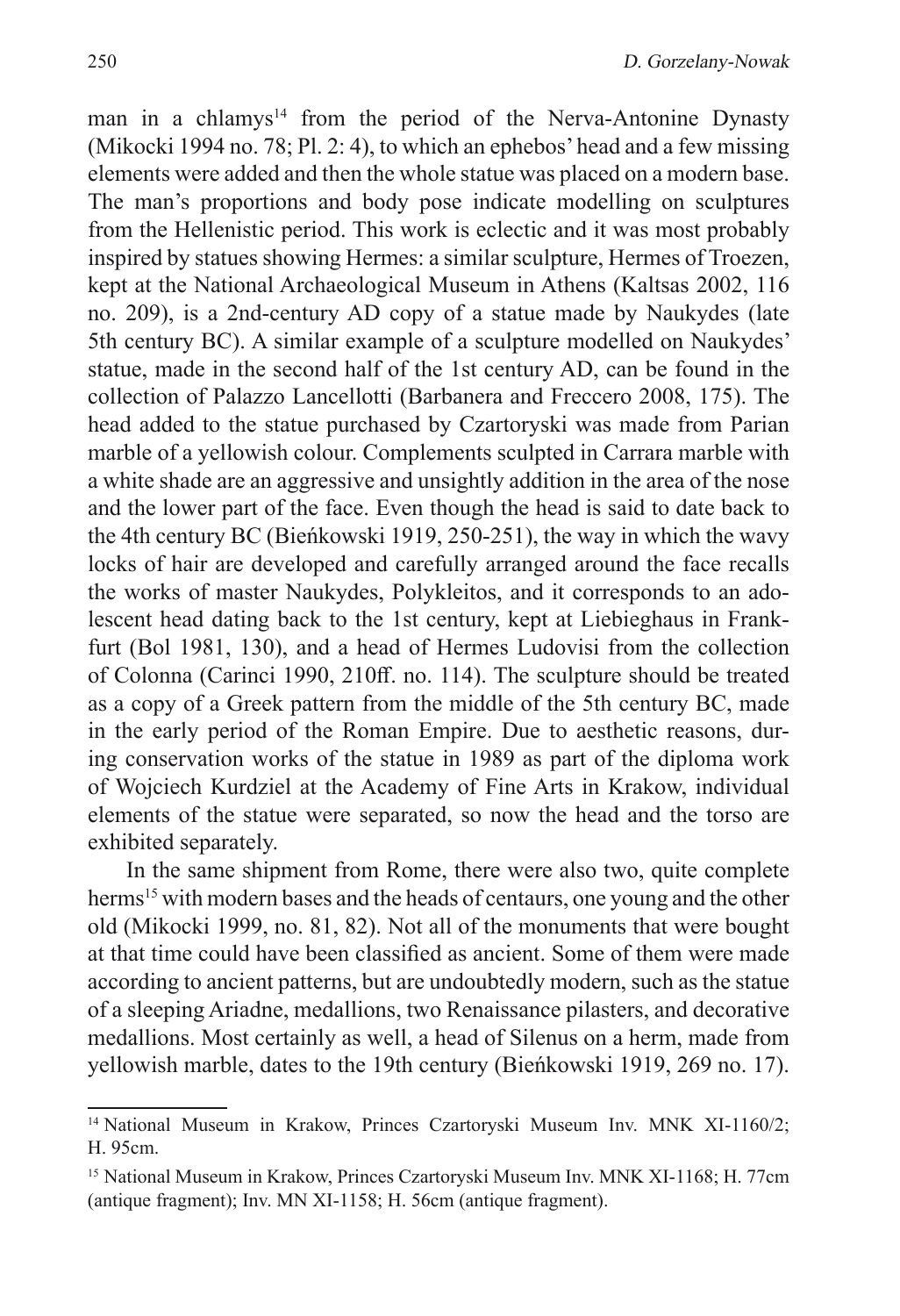In this context, it is worth noting the prices of individual monuments that do not match their value. It seems that a sculpture's value was determined by its size, whereas the quantity and quality of the complements did not matter. The seller probably claimed that the complements were antique, allowing him to increase their prices. This is particularly visible in the price of two herms, in which only small fragments of the bodies come from original sculptures. Nonetheless, as complete statues they have acquired aesthetic value.

 According to a letter by Prince Czartoryski, the sculptures purchased in Rome came from the Torlonia Collection. In the 19th century, this family of bankers amassed a collection deemed a most important private collection of ancient art, with high cultural value and of international significance. The initial monuments included over a thousand sculptures and crafts purchased by Giovanni Torlonia at the sale of the collection of the sculptor and restorer Bartolomeo Cavaceppi (1717-1799, cf. Gasparri and Ghiandoni 1994). Due to serious intervention visible in the objects kept in Krakow, one may suppose that they had belonged to that collection and were resold because their condition and quality differed greatly from other objects at the Torlonia Museum. Another compilation was purchased from Marquis Vincenzo Giustiniani in 1816, and the next one as part of the villa of Cardinal Alessandro Albani in 1866<sup>16</sup>. Other sculptures and reliefs were acquired for the museum established by Alessandro Torlonia (1800-1886) in 1875 in Via della Lungara, mainly as guaranties from renowned Roman families (Cavaceppi, Vitali, Albacini, Savelli, Caetani, Cesarini, Orsini) for loans granted by the bank and from excavations around Rome, within the territory owned by the family. Most of the objects were placed in the catalogue (Visconti 1885, cf. Gasparri 1980) containing examples of combining torsos with column bases or capitols, similar to those of the sculptures in Krakow.

From the late 19th century the museum was opened only for special guests and, in 1948, the collection was made unavailable. The sculptures were kept in a palace in the Trastevere District, under unfavorable storage conditions. The authorities were dissatisfied with this situation, not only due to the inaccessibility of a collection of national heritage, but also because the objects were no longer subject to conservation. In 2002, a motion was put forward in the Italian Chamber of Deputies to take ownership rights of this exquisite private collection of exceptional artistic and historic significance – the third largest after those of the Vatican and Capitoline

<sup>16</sup> Retrieved from https://www.fondazionetorlonia.org/torlonia-collection/ (status as of 11.01.2019).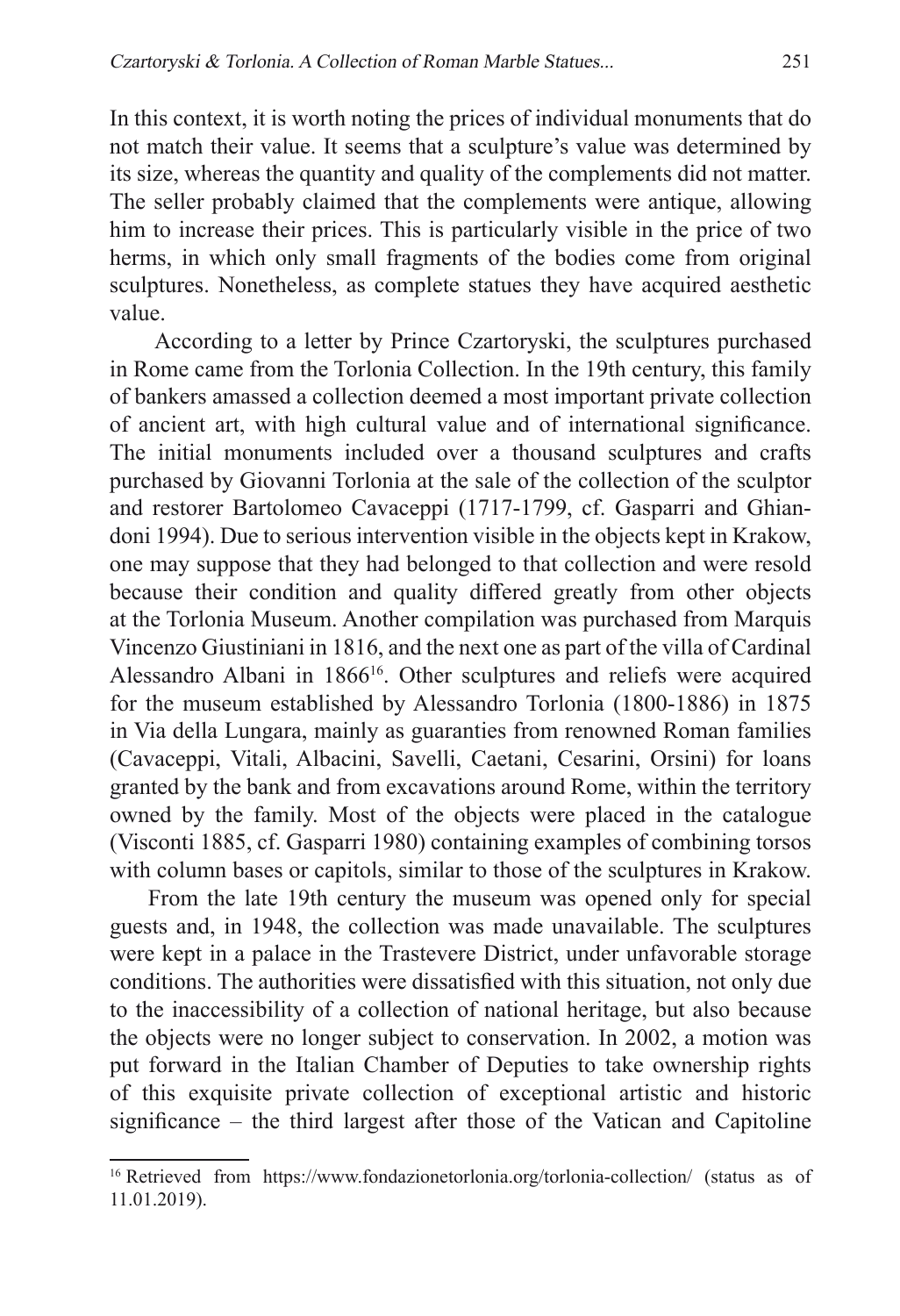Museums – in order to protect it from damage and make it available to sightseers and scientists<sup>17</sup>. Successive talks related to purchasing the collection by the state and providing a building for its exposition went no further than the offer stage (in 2015, the amount discussed was EUR 125 million)<sup>18</sup>. In 2016, a consensus was finally reached, whereby the collection is managed by public-private cooperation. A foundation established in 2014 declared that it would show a part of the objects at an exhibition, but that did not come to pass. There are some cases in the history of the Torlonia Collection resembling the perturbations occurring during the activity of the Princes Czartoryski Foundation (1991-2016). They are related not only to making the collection available to third parties, but also to the care of the collection of monuments provided by private persons or institutions. In the Krakow case, the supervision of a state institution  $-$  the National Museum in Krakow — ensured that the monuments would be taken care of regarding their conservation and academic supervision. The set of objects purchased by Władysław Czartoryski from Torlonia has not been excluded from the area of exhibition and study. Even if it does not represent value approaching that of the original Roman collection, it still holds an important place among Polish collections of ancient marbles.

### **References**

- **Barbanera M. and Freccero A. 2008.** *Collezione di antichita di Palazzo Lancellotti ai Coronari*. Rome.
- **Bieńkowski P. 1919.** O rzeźbach klasycznych z marmuru w Krakowie*. Prace Komisji H.S. PAU* 1, 236-297.
- **Bol P. C. 1981.** *Liebieghaus Museum alter Plastic. Guide to the Collection*. Frankfurt am Main.
- **Carinci F. (ed.) 1990.** *Catalogo della Galleria Colonna in Roma*. Busto Arsizio.

<sup>&</sup>lt;sup>17</sup> Retrieved from http://www.camera.it/ dati/leg14/lavori/stampati/sk2500/relazion/2407. htm (status as of 11.01.2019).

<sup>18</sup> Retrieved from http://www.rainews.it/dl/rainews/articoli/Collezione-Torlonia-un-tesoronascosto-in-una-cantina-Franceschini-incontra-il-principe-0946ca0b-0279-4fa8-a6b0- 2285acc91859.html (status as of 11.01.2019).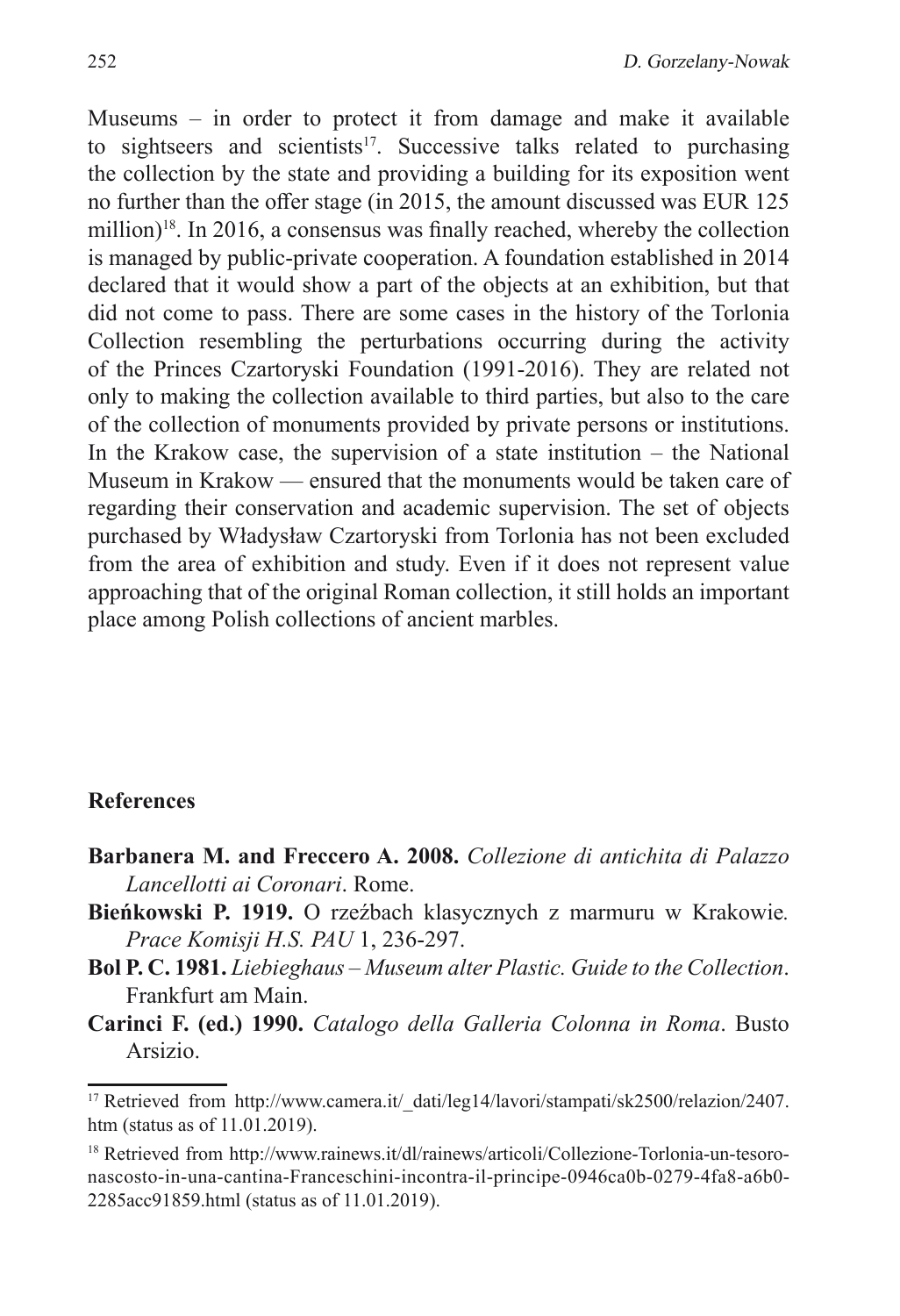- **Fabretti R. 1699.** *Inscriptionum antiquarum quae aedibus paternis asservantur explicatio at additamentum*. Rome.
- **Felletti Maj B. M. 1951.** Afrodite Pudica, saggio d'arte ellenistica*. ACl* 3, 33-65.
- **Gasparri C. (ed.) 1980.** *Materiali per servire allo studio del Museo Torlonia di scultura antica*. Rome.
- **Gasparri C. and Ghiandoni O. 1994.** *Lo studio Cavaceppi e le collezioni Torlonia*. Roma.
- **Gorzelany D. 2014.** Europejska moda kolekcjonerska a idea polskiego "zakładu naukowego". Zbiór sztuki starożytnej księcia Władysława Czartoryskiego*.* In K. Kłudkiewicz and M. Menfel (eds), *Miłośnictwo rzeczy. Studia z historii kolekcjonerstwa na ziemiach polskich w XIX wieku*, 240-261. Warsaw.
- **Gorzelany D. 2015.** The Post-Pulawy Art Collection Built Up by Prince Władysław Czartoryski. In J. Wałek (ed.), *Otwieram Świątynię Pamięci. Zbiory Czartoryskich a narodziny idei museum w Polsce/I Open the Temple of Memory. The Czartoryski Collection and the Emergence of the Idea of Museum in Poland*, 158-169. Łódź.
- **Hallett Ch. H. 2005.** *The Roman Nude. Heroic Portrait Statuary 200 BC-AD 300.* Oxford.
- **Havelock Ch. M. 1995.** *The Aphrodite of Knidos and Her Successors. A Historical Review of the Female Nude in Greek Art.* Ann Arbor*.* [https://](https://doi.org/10.3998/mpub.14837) [doi.org/10.3998/mpub.14837.](https://doi.org/10.3998/mpub.14837)
- **Iasiello I. 2017.** *Napoli da capital e periferia. Archeologia e mercato antiquario in Campania nella seconda metà dell'Ottocento.* Naples.
- **Kaltsas N. 2002.** *Sculpture in the National Archaeological Museum, Athens*. Athens.
- **Kansteiner S. 2017.** *Pseudoantike Skulptur. II. Klassizistische Statuen aus antiker und nachantiker Zeit.* Berlin-Boston. [https://doi.org/10.](https://doi.org/10.1515/9783110521290)  [1515/9783110521290](https://doi.org/10.1515/9783110521290).
- **Klöckner A. 1997.** *Poseidon und Neptun*: *zur Rezeption griechischer Götterbilder in der römischen Kunst*. Saarbrücken.
- **Mikocki T. 1994.** *Corpus Signorum Imperii Romani*. Volume III.1. Warsaw.

**Mikocki T. 1999.** *Corpus Signorum Imperii Romani*. Volume III.2. Warsaw.

**Oehler H. 1961.** *Untersuchungen zu den männlichen römischen Mantelstatuen*. Berlin.

**Sadurska A. (ed.) 1990.** *Corpus Signorum Imperii Romani Pologne*, volumen II.1: *Les monuments funéraires:autels, urnes, stéles, divers dans les collections polonaises*. Warsaw.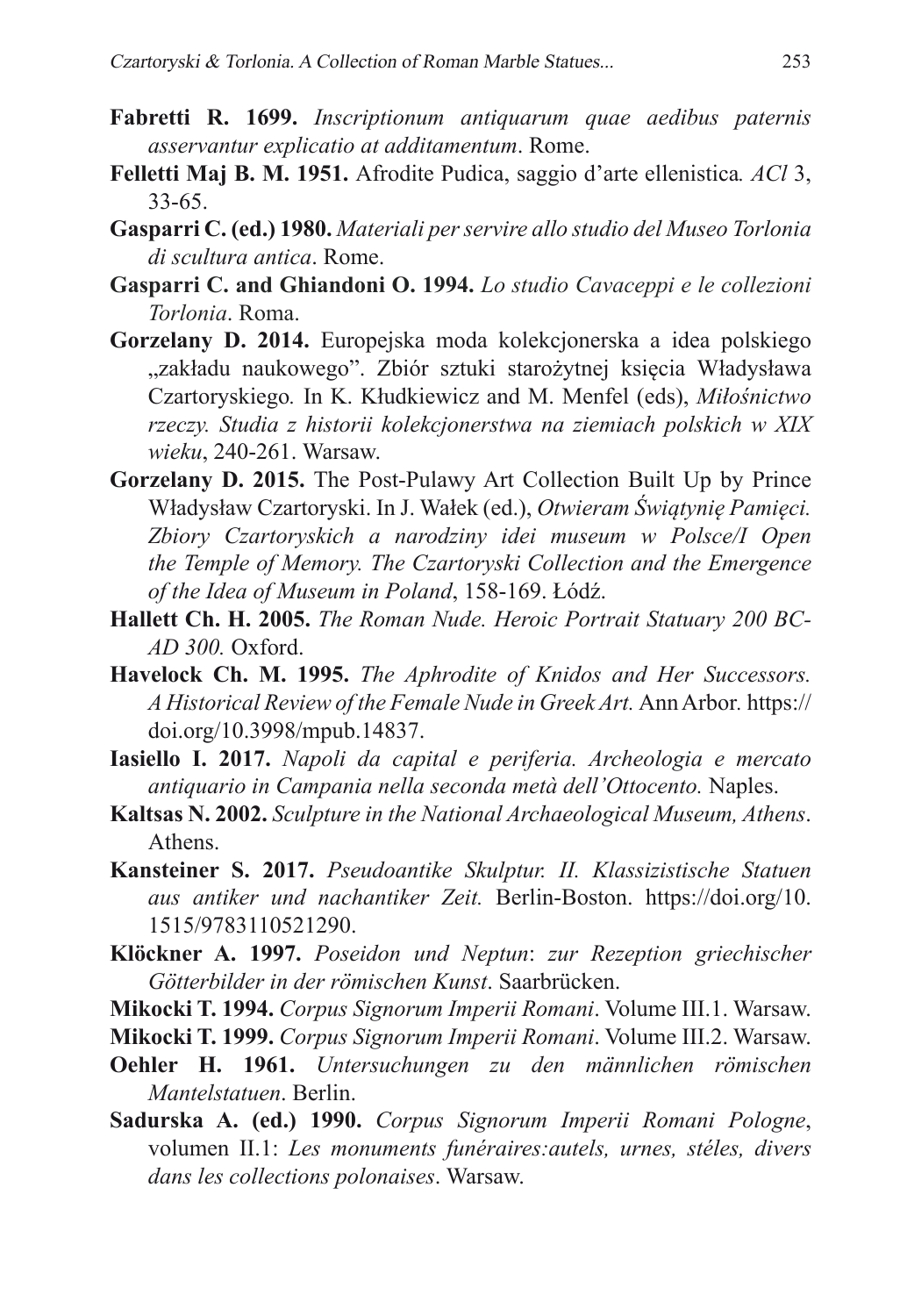- **Weber M. 2015.** Zur Geschichte der Athena Velletri: Ikonographie und Stil. Thetis 21, 24-56.
- **Wegner M., Daltrop G., Hausmann U. 1966.** Das römische Herrschenbildnis II.1: Die Flavier. Berlin.
- **Zanker P. 1983.** Zur Bildnisrepräsentation führender Männer in mittelitalischen und campanischen Städten zur Zeit der späten Republik und der julisch-claudischen Kaiser. In: *Les "bourgeoisies" municipales italiennes aux II<sup>e</sup> et I<sup>er</sup> siècles av. J.-C., 251-266. Naples. https://doi.org/* 10.4000/books.pcjb.1393.
- **Visconti C. L. 1885.** *I monumenti del Museo Torlonia riprodotti con la fototipia*. Rome.

Dorota Gorzelany-Nowak National Museum in Krakow dgorzelany@mnk.pl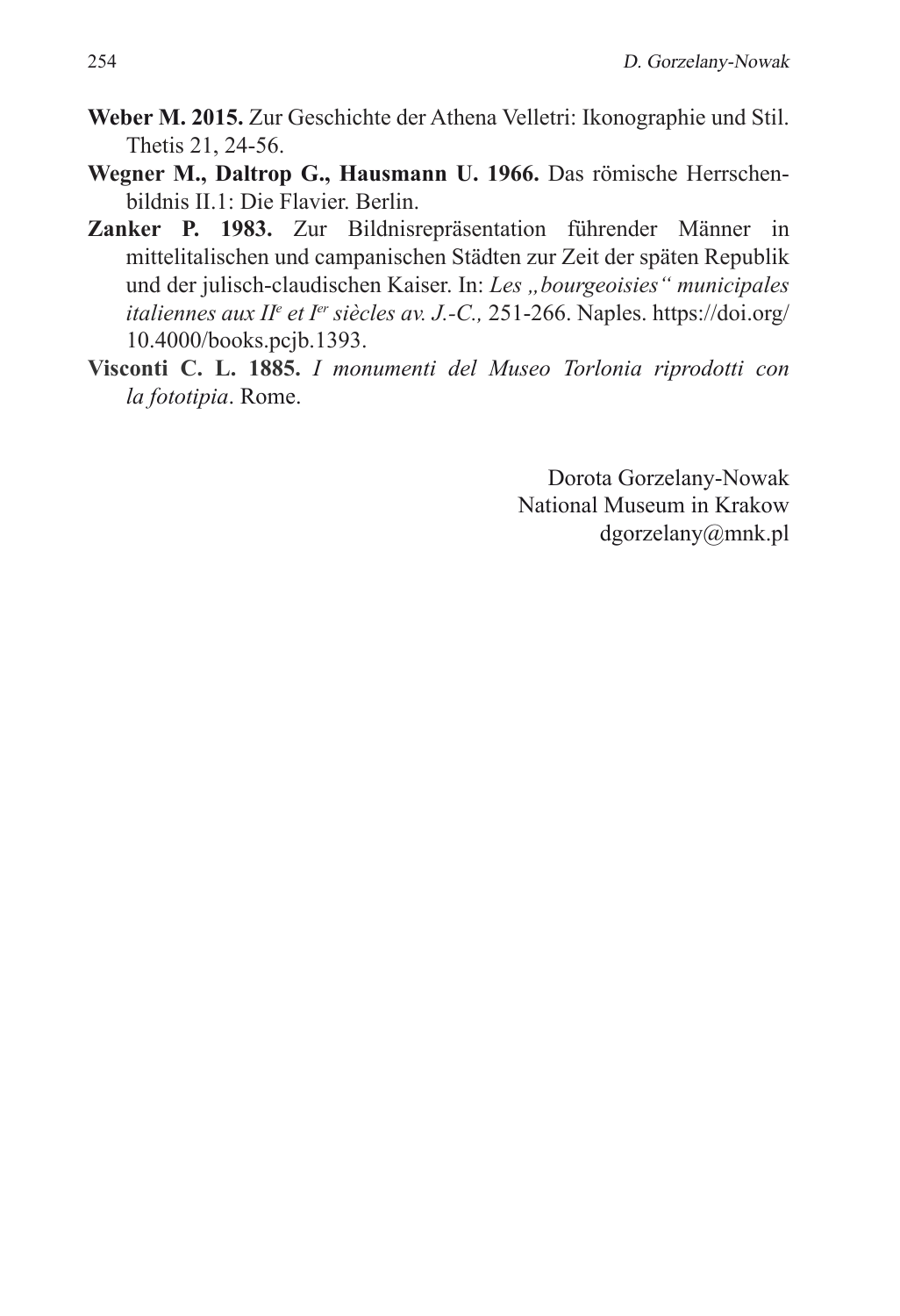

 $\mathbf{1}$ 

 $\overline{2}$ 

- Pl. 1: 1 Medici-type Venus, National Museum in Krakow, inv. MNK XI-1156. The National Museum in Krakow Archives
- Pl. 1: 2 Medici-type Venus, National Museum in Krakow, inv. MNK XI-1156. The National Museum in Krakow Archives